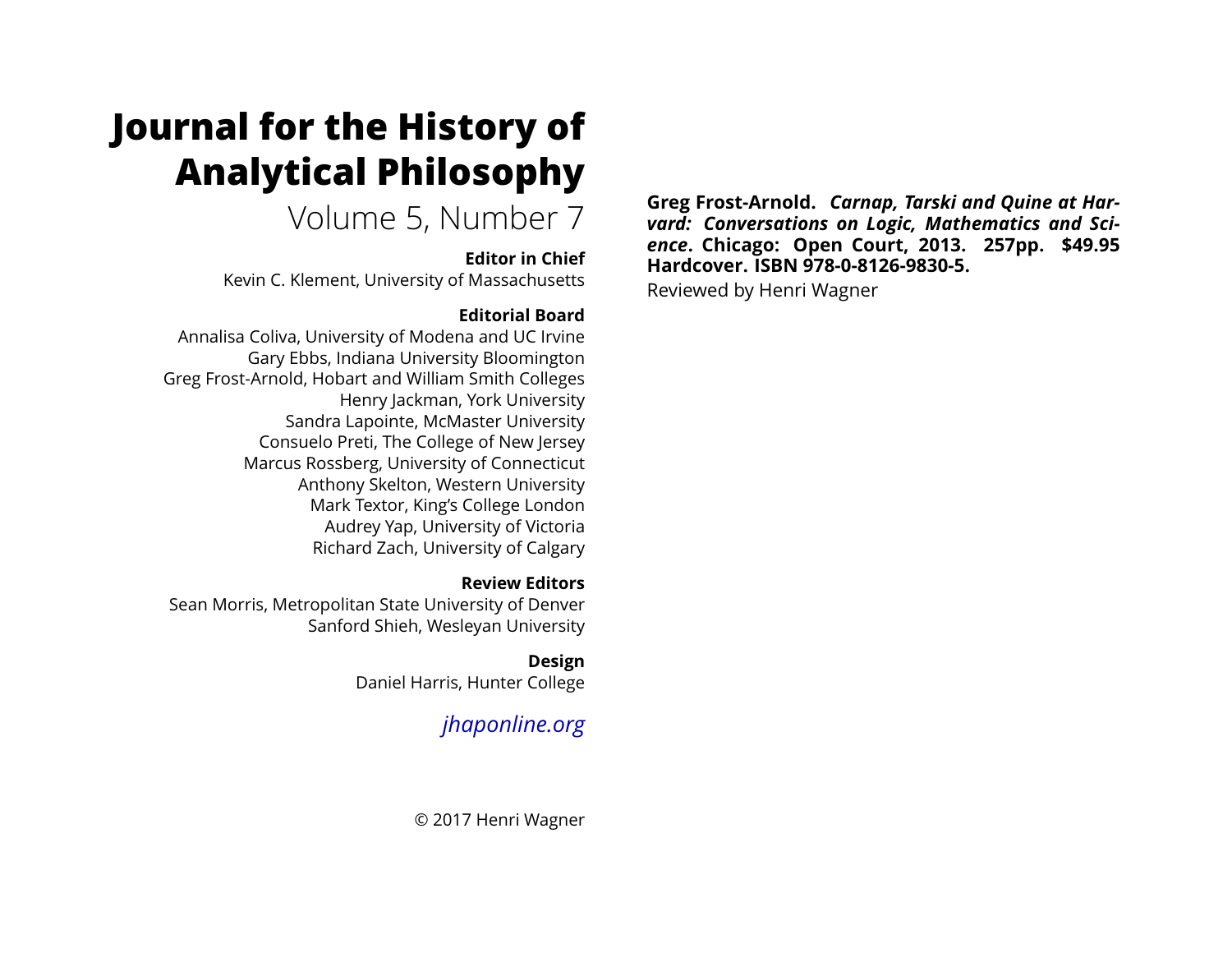### **Review:** *Carnap, Tarski and Quine at Harvard: Conversations on Logic, Mathematics and Science***, by Greg Frost-Arnold**

### Henri Wagner

Greg Frost-Arnold's complete German transcription of Carnap's notes of his discussions with Tarski and Quine which took place in Harvard during the year 1940–1941 and his English translation of this transcription should be acknowledged as an important contribution to the understanding of the respective contributions of three towering figures of the analytic tradition. He provides us with a fine-grained commentary on these notes which sets them in their historical and philosophical context and constitutes an invaluable resource in order to explore these conversations.

Frost-Arnold chooses to focus on three recurrent themes: finitism and nominalism (chapters 2, 3 and 4), analyticity (chapters 4 and 5) and the unity of science (chapter 6). He approaches the debate on analyticity between Carnap and Tarski and Quine through the main purpose of those conversations, namely the examination of the idea of a language adequate to the expression of science which would satisfy finitist and nominalist conditions. The final chapter aims to show that this discussion contributes to elucidating the idea of an encyclopedic unity of science conceived as a unity of language, not of laws.

Frost-Arnold's book furthers the recent movement in Quine studies which focuses on the genesis and evolution of Quine's philosophy (some of these works make an extensive use of unpublished and archival sources). The discussions with Carnap and Tarski took place at a transitional moment in the develop-

ment of Quine's philosophy. With the publication of *A System of Logistic* [\(Quine 1934\)](#page-6-0) and the first edition of *Mathematical Logic* [\(Quine 1940\)](#page-6-1), some of his most important essays were already published: "Ontological Remarks on Propositional Calculus" [\(Quine 1966b,](#page-6-2) 57–63), "Truth by Convention" [\(Quine 1966b,](#page-6-2) 70– 99), "Set-Theoretic Foundations for Logic" [\(Quine 1966a,](#page-6-3) 83– 99), "New Foundations for Mathematical Logic" [\(Quine 1980,](#page-6-4) 80–101) and "Designation and Existence" [\(Quine 1939\)](#page-6-5). These constitute a series of first formulations of fundamental themes, ideas or arguments integral to Quine's conception of logic: a first elaboration of his substitutional characterization of logical truth, a first attack on modal logic through the denunciation of the use and mention confusion behind C. I. Lewis's propositional modal logic, a first formulation of the variable/schematic letter distinction, a first vindication and use of the notion of general variables, a first elaboration of the criterion of ontological commitment, a first attack on a notion of analyticity, a first articulation of the reciprocal containment of logic and ordinary langage, a first understanding of logic as (first-order) quantification, a first commitment to an univocal, non-modal and non-relative notion of truth. And all these "firsts" were articulated without being explicitly logically parasitic on self-conscious "naturalist" positions.

Some cornerstones of Quine's philosophy were still not formulated, at least not in his published writings, and notably the conclusions reached in "Two Dogmas of Empiricism" [\(Quine](#page-6-4) [1980,](#page-6-4) 20–46). So, quite properly, Frost-Arnold takes the debate between Carnap and Quine/Tarski on analyticity as an occasion to examine when and why Quine's finally definitively rejected the notion of analyticity. He tries to find a way around P. Mancosu's and R. Creath's conflicting interpretations (114–16). On one side, Creath argues that "it was not until 1947, and then in private correspondence, that Quine came fully and finally to reject Carnap's doctrine that there are analytic truths" [\(Creath](#page-6-6)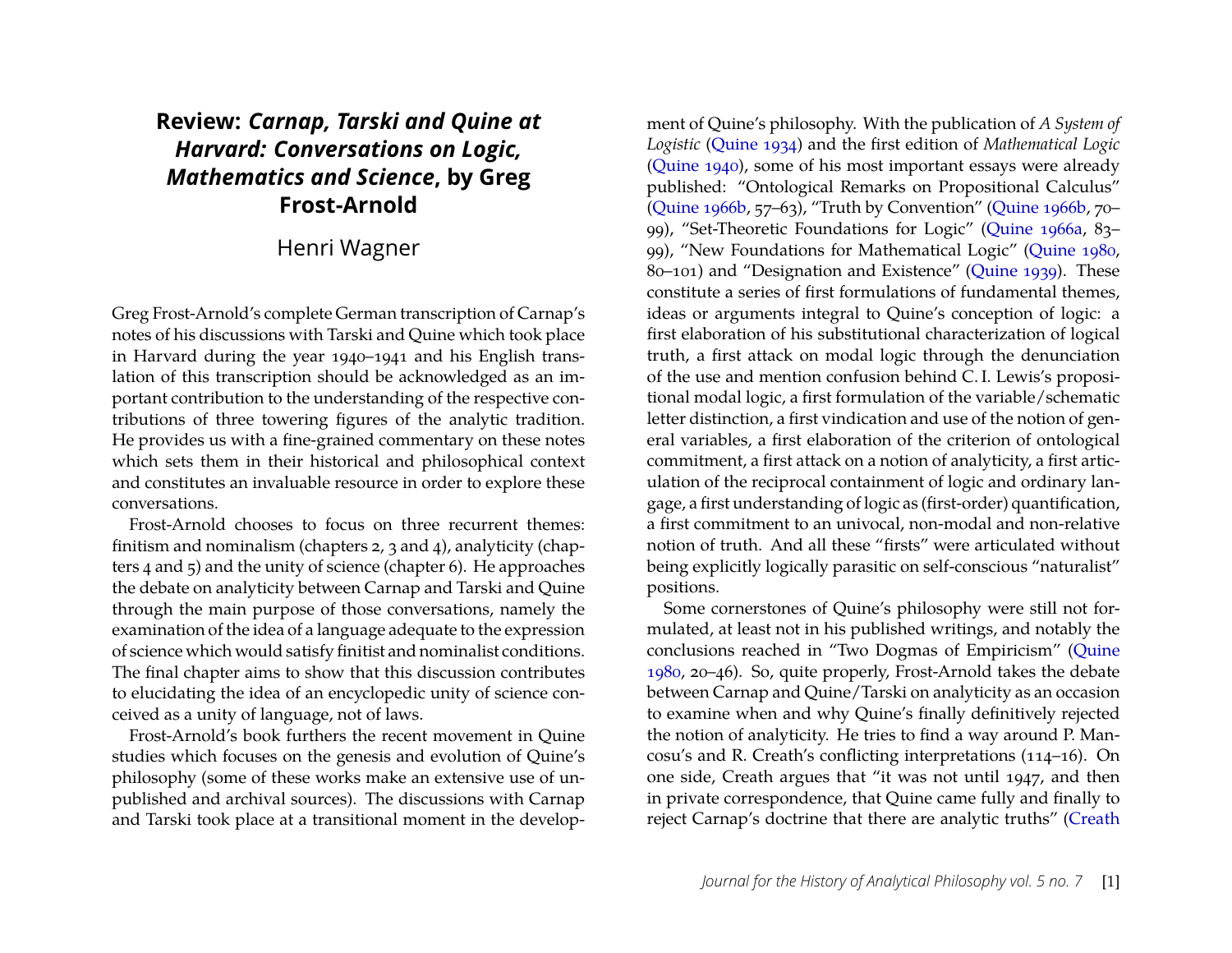[1990,](#page-6-6) 31).[1](#page-2-0) On the other side, responding to Creath's interpretation, Mancosu argues that "already in 1940–1941 Quine had explicitly rejected the notion of analyticity, and in 1942, he considered that rejection to be already in his 1936 paper 'Truth by Convention' " [\(Mancosu 2010,](#page-6-7) 364–65). As evidence for his interpretation, he quotes an unpublished letter from Quine to Woodger, dated from 1942:

Last year logic throve. Carnap, Tarski and I had many vigorous sessions together, joined also, in the first semester, by Russell. Mostly it was a matter of Tarski and me against Carnap, to this effect. (a) *C[arnap]'s professedly fundamental cleavage between the analytic and the synthetic is an empty phrase* (cf. my "Truth by convention"), and (b) consequently the concepts of logic and mathematics are as deserving of an empiricist or positivistic critique as are those of physics. In particular, one cannot admit predicate variables (or class variables) primitively without committing oneself, insofar to the "reality of universals", for better or worse; and meanwhile C.'s disavowal of "Platonism" is an empty phrase (cf. my "Designation and Existence").[2](#page-2-1)

Given that "the historical evidence . . . appears to pull in opposite directions", Frost-Arnold asks which interpretation is the right one.[3](#page-2-2) His argumentative strategy consists in giving justice to each interpretation and in showing how to conciliate them in a conceptually and historically coherent picture: whereas in 1942 Quine would have rejected any notion of analyticity close to a Carnapian one, he was still hoping to find and elaborate an empirical and extensional substitute; in 1947 he would have renounced any viable explication of the notion of analyticity, whether it be Carnapian or not.<sup>[4](#page-2-3)</sup>

Frost-Arnold's argumentation is based on the assumption that " 'Truth by Convention' presents a less radical challenge to analyticity than 'Two Dogmas' " (83). Quine would not have dismissed the notion of analyticity as incoherent, meaningless or empty in "Truth by Convention" (82–83). First, relying on Creath's demonstration, Frost-Arnold claims not only that the 1934 "Lectures on Carnap" [\(Quine and Carnap 1990,](#page-6-12) 47–103) on the *Logical Syntax of Language* [\(Carnap 1937\)](#page-6-13) and from which "Truth by Convention" grew out were "abjectly sequacious" [\(Quine 2008,](#page-6-14) 398) but also that Quine in his 1937 lecture "Is Logic a Matter of Words?" [\(Quine 1937\)](#page-6-15) "argues for what he latter calls the 'linguistic doctrine of logical truth', which Quine considers to be part of Carnap's position" (82). Second, whereas in the 40's, Quine was more and more skeptical toward analyticity, he did not yet consider this concept as an incoherent or empty one and moreover had not lost hope of offering an extensional and empirical criterion of analyticity. Consequently, Frost-Arnold naturally asks "what, if anything, prompted the radicalization of Quine's attack on analyticity: why did Quine's view change from the more moderate one found in 'Truth by Convention' to the more radical view of 'Two Dogmas'?" (83).

Both this interrogation and the related diagnosis are disputable, supported as they are by disputable arguments. Let me examine the arguments.

(1) As Frost-Arnold points out, the 1934 Lectures' aim to convey the *Logical Syntax* views cannot be taken as an argument to the effect that "Truth by Convention" is sympathetic to an analyticity-based account of logic and mathematics: even if "Truth by Convention" grew out of the first of the Harvard Lec-

<span id="page-2-0"></span><sup>1</sup>Creath did not state precisely to which passage of the 1947 triangular correspondance between Quine, Goodman and White he is alluding but he has surely in mind the two letters addressed by Quine to White and Goodman, respectively dated 6 July and 7 July, see [White](#page-6-8) [\(1999,](#page-6-8) 353–54).

<span id="page-2-1"></span><sup>2</sup>Quine to Woodger, 2 May 1942, Woodger papers, University College London, Special Collection, GB 0103 WOODGER.

<span id="page-2-2"></span><sup>3</sup>Of course, several other pieces of "historical evidence" could be invoked for one or the other interpretation. Concerning Creath's interpretation, see [Creath](#page-6-9) [\(1987,](#page-6-9) [1990\)](#page-6-6); concerning Mancosu's interpretation, see for example, [Quine](#page-6-10) [\(1960,](#page-6-10) 65 and 67 n. 7) and [Quine](#page-6-11) [\(1986,](#page-6-11) 16).

<span id="page-2-3"></span><sup>&</sup>lt;sup>4</sup>In his review of Frost-Arnold's book, Creath [\(2014\)](#page-6-16) expresses his agreement with this new interpretation.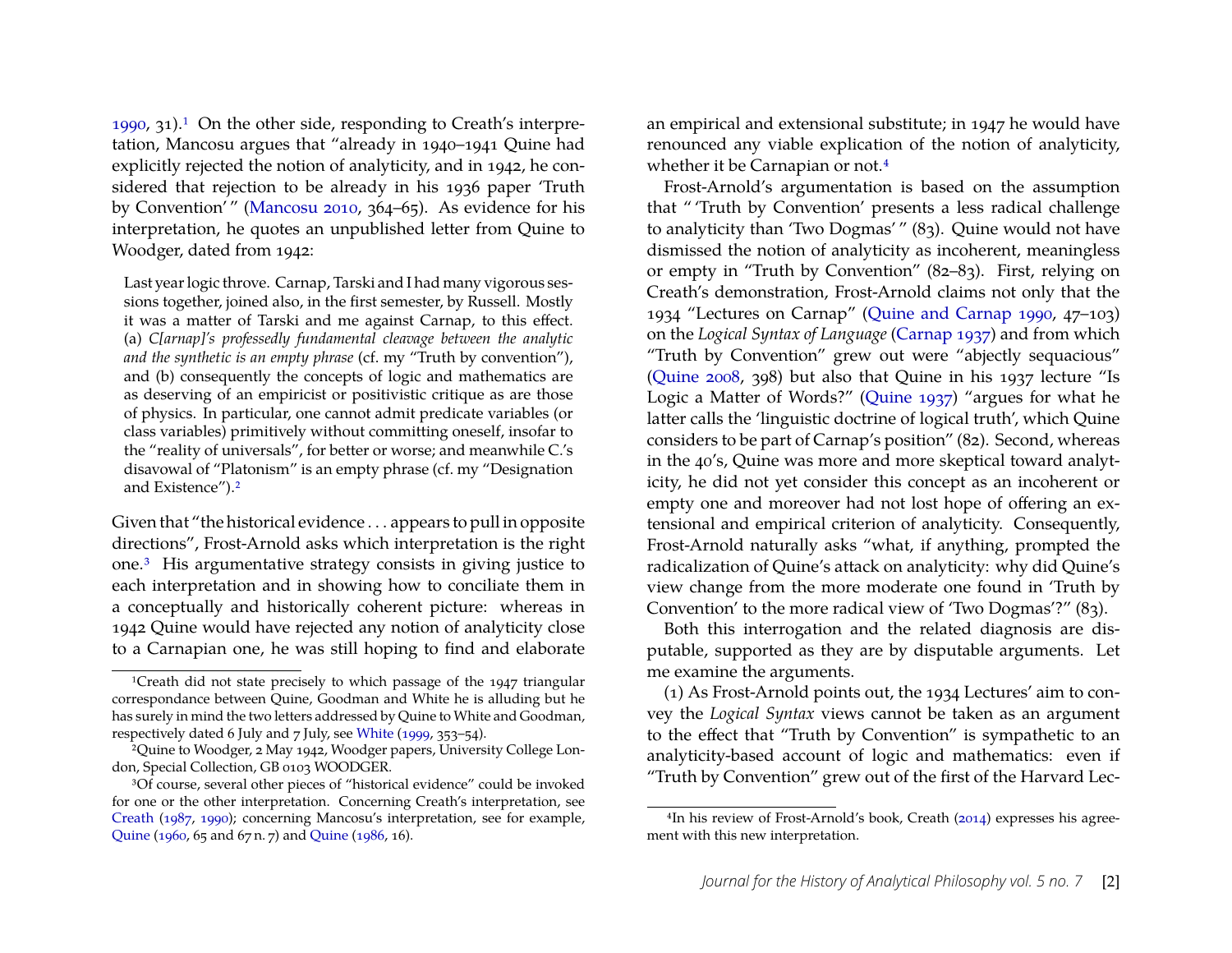tures, Quine could have change his mind. It is worth noticing first that the opening lines of the "Lectures on Carnap" clearly exhibit to what extent Quine's exposition of the *Logical Syntax* could be intelligible only against the background of C. I. Lewis's conceptual pragmatism [\(Lewis 1929\)](#page-6-17).<sup>[5](#page-3-0)</sup> Hence even if Quine would not have changed his mind between the 1934 Lectures and "Truth by Convention" (although I think he did), since the 1936 essay constitutes a rewriting of "The *A Priori*" (the first of the "Lectures on Carnap"), one could not simply describe those Lectures and "Truth by Convention" as "Carnapian" without further qualification. Already in the 1934 Lectures, by opening his first lecture with an emphasis on the "analytic character of the *a priori*" as brought out by Lewis in the preface of *Mind and the World*, Quine uses a notion of *a priori* completely foreign to Carnap's project. One of the ambitions of the *Logical Syntax* was precisely to dismiss the traditional problem of the *a priori* by showing the deceptive character of the necessary and *a priori* idioms and the possibility of eliminating them in favor of a syntactic notion of analyticity. Still, the most significant departure of Quine's Lectures and essay from the *Logical Syntax* is elsewhere. One of the two basic tenets of the *Logical Syntax*, the principle of tolerance, is not even mentioned whether it be in the 1934 Lectures or in "Truth by Convention".<sup>[6](#page-3-1)</sup> Hence, even if Quine would not have explicitly rejected the Carnapian notion of analyticity at the time of "Truth by Convention", how could he still adhere to a Carnapian conception of analyticity?[7](#page-3-2) Concerning

<span id="page-3-2"></span>7To argue this way is not to concede that at the time of "Truth by Con-

the 1937 lecture, it seems difficult to consider it as favorable to the linguistic doctrine of logical truth<sup>[8](#page-3-3)</sup> for at least two reasons. First, Quine located a gap in Carnap's argumentation:

All processes of deduction in logic, including mathematics, have been reduced in recent times to the iterated application of a few notational operations. Aided by these results, Carnap has succeeded in constructing definitions of *logical consequence* and *logical truth* in purely notational or syntactical terms. One might nevertheless hold that the laws of logic are true not *because* of language, but because of meanings; that the syntactical specifiability of logical truth and logical consequence turns merely on an accidental earmark which our notation imposes. Such syntactical specifiability is thus only a necessary, not a sufficient, condition for Carnap's further doctrine that logic is wholly a matter of linguistic decision.  $(Quine 1937, 674)^9$  $(Quine 1937, 674)^9$  $(Quine 1937, 674)^9$ 

Second, anticipating some of his considerations in "Carnap and Logical Truth", Quine formulates another objection:

A principal virtue of the doctrine is the clarity with which it explains the *a priori* character of logic. Again, the inseparability of logic from language is hinted by the difficulty of deciding whether certain savages share our logic: for we impose our logic on them through the criteria used in constructing a dictionary of translation. Nevertheless, so long as facts are inexpressible without help of logical connectives involving logical laws, one may suspect logodaedaly in the relegation of logical laws to syntax. [\(Quine 1937,](#page-6-15) 674)

Echoing the alternative formulation of the "Truth by Convention"'s regress argument in terms of self-presupposition of the

<span id="page-3-0"></span><sup>5</sup>On the influence of C. I. Lewis on Quine, see [Davidson](#page-6-18) [\(2004,](#page-6-18) 237), [Bor](#page-6-19)[radori](#page-6-19) [\(1994,](#page-6-19) 14, 43–45), [Sinclair](#page-6-20) [\(2015\)](#page-6-20), [Murphey](#page-6-21) [\(2012,](#page-6-21) 6–7, 19), [Morris](#page-6-22) [\(2017\)](#page-6-22) and [Wagner](#page-6-23) [\(2016,](#page-6-23) chap. 1).

<span id="page-3-1"></span><sup>6</sup>Whereas many interpreters emphasize the relevance of the principle of tolerance for a proper understanding of the debate between Carnap and Quine (for example P. Hylton, T. Ricketts, Y. Ben Menhamen or M. Friedman), very few of them notice the deliberate absence of this principle both in the 1934 Lectures and "Truth by Convention". See [Friedman](#page-6-24) [\(2006,](#page-6-24) 39) for one notable exception.

vention" Quine and Carnap were talking past together or that there is no real point of contact between Quine's "Truth by Convention" and the *Logical Syntax*.

<span id="page-3-4"></span><span id="page-3-3"></span><sup>8</sup>See Creath's interpretation in [Creath](#page-6-9) [\(1987,](#page-6-9) 494).

<sup>9</sup>See also the following passage from the unpublished lecture quoted by Y. Ben Menahem [\(2006,](#page-6-25) 231): "[there is no logical transition] from the syntactical definability of logical truth to the conclusion that logic is grounded in syntax, true because of syntax. . . . One might still maintain that logic and mathematics are true by some antecedent necessity of a non-syntactical sort."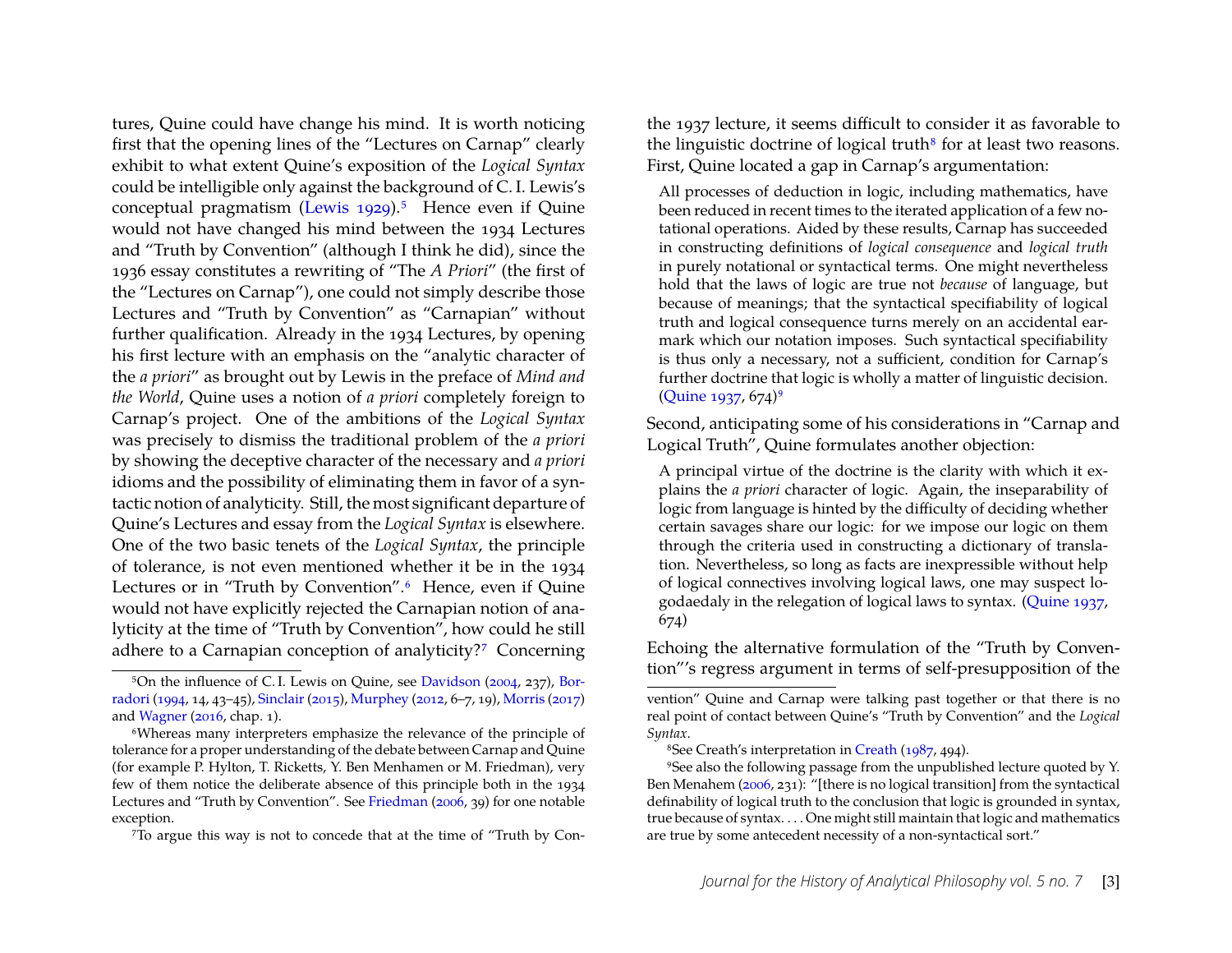primitives [\(Quine 1966b,](#page-6-2) 97), Quine here is objecting that the relegation of logic to syntax, one of the main purpose of the syntactic project [\(Carnap 1937,](#page-6-13) 2), is nothing more than a mere legerdemain which proves to be the counterpart of a magical conception of syntactical rules.

Before turning to the second argument, I would like to scrutinize two presuppositions apparently shared by Frost-Arnold with Creath regarding the proper reading of "Truth by Convention". One may agree with Creath [\(1987,](#page-6-9) 486) on the anachronism of reading the conclusions of "Two Dogmas" into "Truth by Convention". But this does not imply commitment to the view according to which "Truth by Convention" is "more nearly a request for clarification by Carnap than an attack" [\(Creath 1987,](#page-6-9) 487) and "Two Dogmas" represents a radicalization of Quine's attack on analyticity.

The first presupposition is that "Two Dogmas", being a radicalization of the more moderate view held in "Truth by Convention", would share its aims and objects, but differ in its conclusion. On this view, whereas "Truth by Convention" would be a request of clarification of the notion of analyticity, "Two Dogmas" would argue for the incoherence and emptiness of the notion. But the respective purposes of "Two Dogmas" and "Truth by Convention" are different. Although the problem examined in "Truth by Convention" is whether it makes sense to consider that logic and mathematics could be made analytic by a procedure of conventionalization, the problem examined in "Two Dogmas" is directed at a notion of analyticity characterized as relying on a notion of cognitive synonymy. This distinction parallels the distinction between the two classes of statements considered as analytic: the logically true statements and the statements which can be turned into logical truths by putting synonyms for synonyms [\(Quine 1953,](#page-6-26) 22–23). As in the case in "Is Logic a Matter of Words?" and "Carnap and Logical Truth", "Truth by Convention" is focused on the analyticitybased account of logical truth and not on the notion on which "Two Dogmas" and chapter 2 of *Word and Object* [\(Quine 1960\)](#page-6-10) are focused. Then it is at least misleading to picture the evolution from "Truth by Convention" to "Two Dogmas" as a "radicalization of Quine's attack on analyticity".

The second presupposition is that the regress argument recorded at the end of "Truth by Convention" is not conclusive at all.[10](#page-4-0) Usually taken to be an application of Lewis Carroll's paradox, this argument results in the answer to the initial problem motivating the essay. This problem was to question the sense of the contrast according to which logic and mathematics could be said to be "purely analytic or conventional" whereas the physical sciences are *prima facie* "destined to retain always a non-conventional kernel of doctrine" [\(Quine 1966b,](#page-6-2) 70). The final sentence of the essay contains the crucial element of the answer: "as to the larger thesis that mathematics and logic proceed wholly from linguistic conventions, only further clarification can assure us that this asserts anything at all." Given the purpose of the essay, this conclusion is as radical as it could be. In his ulterior writings, Quine will constantly refer back to this conclusion as showing that the variety of conventionalism in logic examined in "Truth by Convention" is "impossible in principle" [\(Quine 1966b,](#page-6-2) 108) or "unthinkable" [\(Quine 1969,](#page-6-27) xi).

(2) Let us now come back to Frost-Arnold's second argument. Even if Quine, in the 40's, would not have rejected a general notion of analyticity, for all that during the period between 1936 and 1951 he never really made any real and sustained effort to elaborate an alternative and non-Carnapian criterion of analyticity. He simply did not consider himself as having to use any notion of analyticity for dealing with the problems in philosophy of logic and mathematics he tried to face. Quine already

<span id="page-4-0"></span><sup>10</sup>Frost-Arnold never mentions this argument, whether it be for arguing against its relevance in the analyticity debate or for arguing against its relevance for the understanding of "Truth by Convention".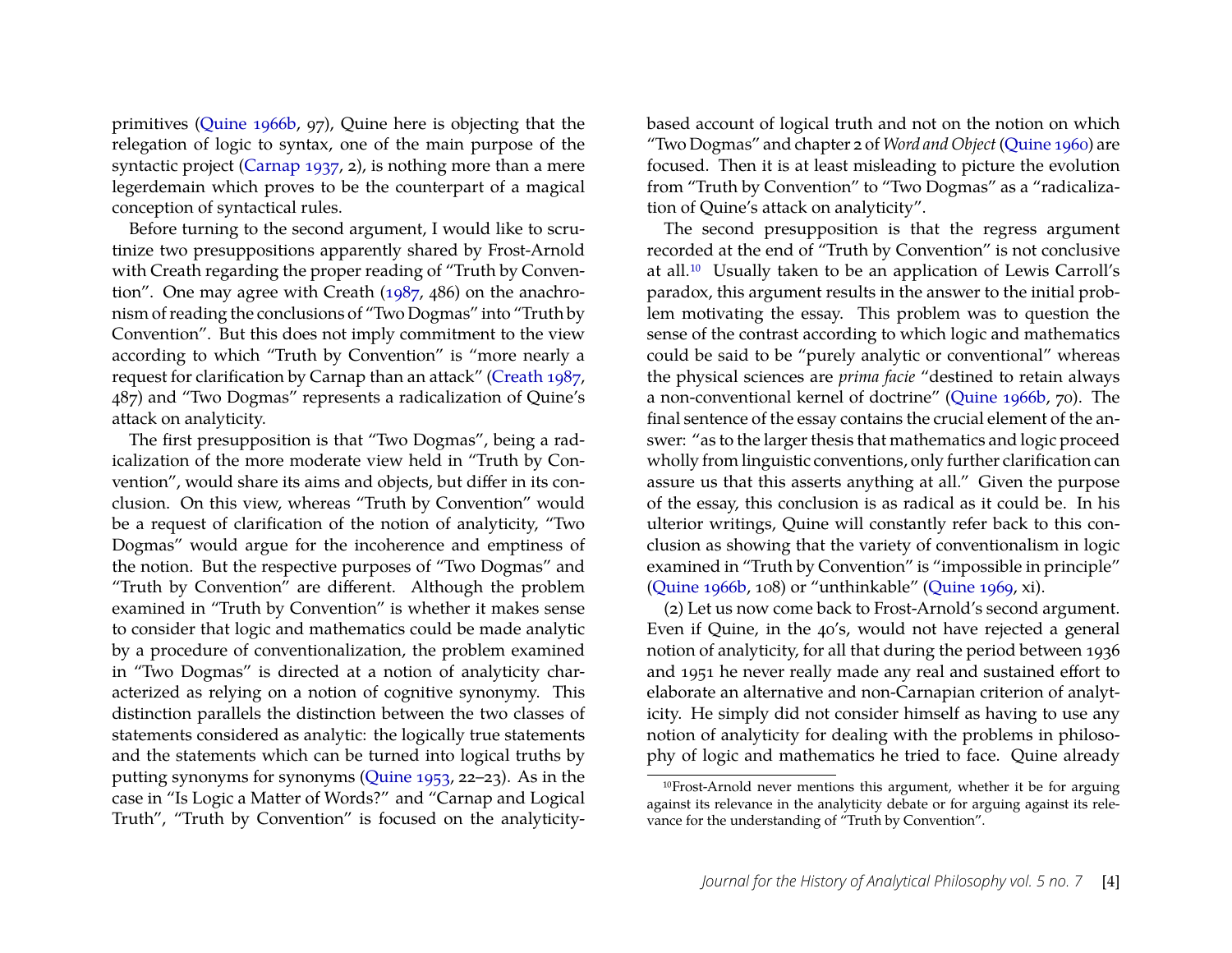held conceptions that differed from Carnap's on logical notation, truth and logical truth, and on the relation between logic and ontology (see [Ebbs 2016\)](#page-6-28). These alternative conceptions are not only logically independant from any analytic/synthetic distinction but also incompatible with this distinction. As the letter to Woodger previously quoted makes it clear, one could not understand the first formulations and uses of the criterion of ontological commitment in "A Logistical Approach of the Ontological Problem" [\(Quine 1966b,](#page-6-2) 198–202) and "Designation and Existence" without getting clear that "Truth by Convention"'s conclusions were as radical as they could be. In his formulations and uses of the criterion of ontological commitment, Quine takes it for granted that the analytic/synthetic distinction is empty (See [Ebbs 2016](#page-6-28) and [Wagner 2016,](#page-6-23) chap. 4, sec. 1). In interpreting this transitional period of Quine's philosophy, one has to distinguish carefully between two varieties of arguments: arguments of superfluity designed to show that such or such conception is not necessary and that alternatives are conceivable; arguments of impossibility designed to show the impossibility or nonsense or emptiness of such or such conception. The formulation of the criterion would not have the relevance Quine granted it in his debate with Carnap if he had not considered himself to be showing the emptiness of the notion of analyticity.

Another point at stake in "Designation and Existence" and discernable in the conversations with Carnap and Tarski is the dependance of the criterion of ontological commitment and its application on a first-order and canonical form of language, what Quine will later calls the canonical notation. In other words, the criterion is at root incompatible with another cardinal notion of Carnap's philosophy, the principle of tolerance. That, for Quine, the canonical form of language is first-order is one recurrent theme of these conservations which proves to have an historical and philosophical significance. Some of these conversations  $(183-85/235-37)$  "bear witness to the important shift which took place in logic during this period from type-theoretic languages to first-order languages as paradigm" [\(Mancosu 2010,](#page-6-7) 365). The notes of Quine's lecture "Logic, mathematics and science" (147–50/199–201) contain "series of arguments which led to the demise of type-theory as the fundamental background logic in favor of first-order theories" [\(Mancosu 2010,](#page-6-7) 370). The availability of these notes and discussions should allow us to better understand why Quine was the first to claim that quantification is all of logic and that there is no room for "second-order" quantification (see [Quine 1966a,](#page-6-3) 258 and [Moore 1988,](#page-6-29) 128; the claims are different even if closely related) and why he considers that logic understood in this way should be acknowledged to take on the status of canonical notation.

None of these preceding reflections and disagreements should obscure the fact that Frost-Arnold's commentary is both useful and stimulating and contains very insightful analyses (for example, on the relation of Carnap to the finitist-nominalist project, on the relation between Tarski and Quine on analyticity or on the idea of unified science as unity of language). Besides the various reviews this book provoked, a book symposium with R. Creath, G. Ebbs and G. Lavers was organized by R. Zach which came out in the journal *Metascience* [\(2016\)](#page-6-30). That fact testifies the vivid interest that Frost-Arnold's book has already generated and that it should continue to generate in the future.

#### **Henri Wagner**

University of Bordeaux Montaigne hwag@hotmail.fr